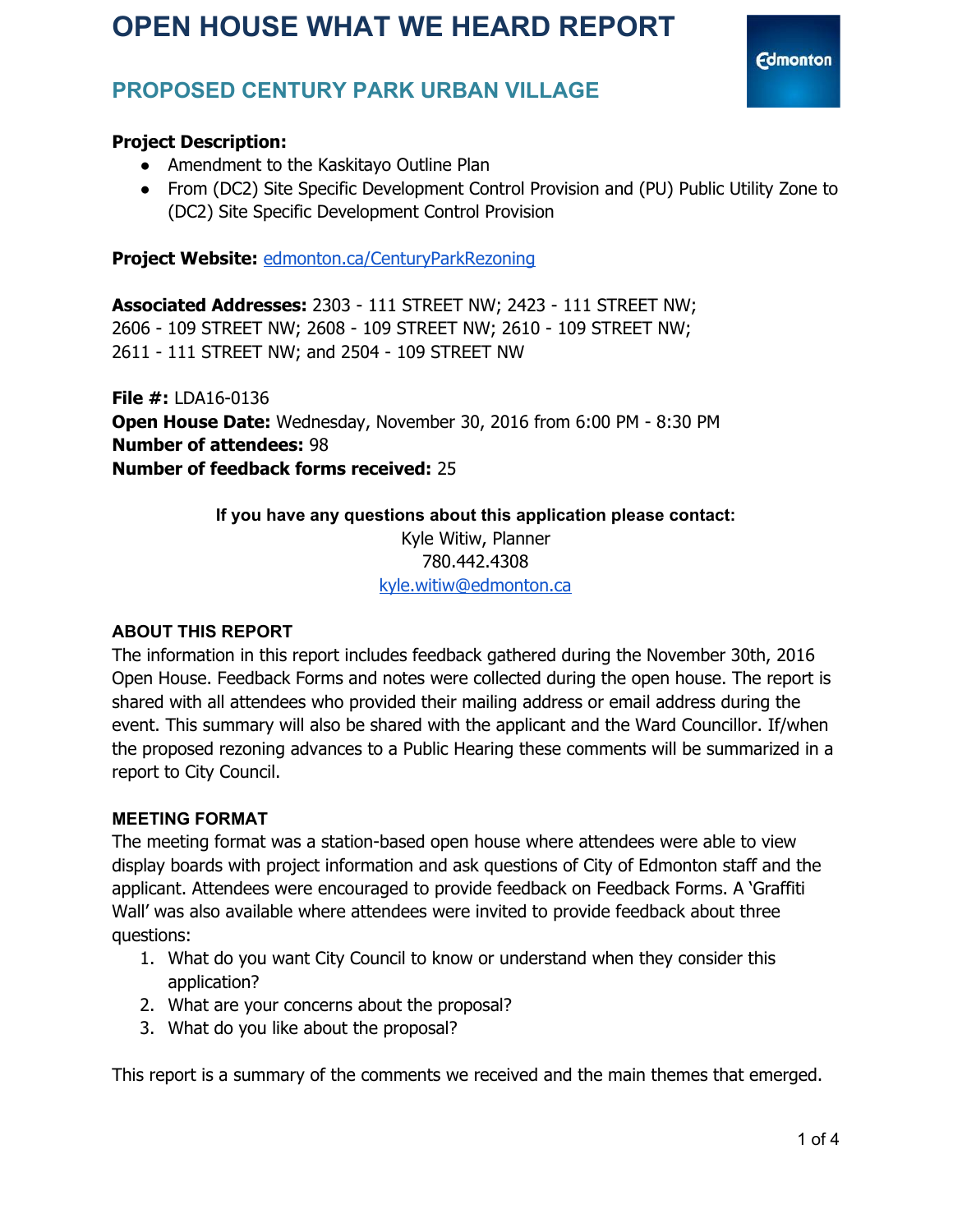# **PROPOSED CENTURY PARK URBAN VILLAGE**

## **TRAFFIC AND STREET DESIGN**

- The 29 Avenue/109 Street intersection was a big concern. Some residents would like the site access at this location to remain closed in the new street network design. Some residents also stated that traffic lights and crosswalks must be installed at that location if it is opened to improve safety.
- 109 Street was identified as a dangerous street to cross. Residents would like to see crossings with flashers installed along this road.
- Concern was expressed about how the proposal will increase traffic on 106 Street, 109 Street, 111 Street, 23 Avenue, and 29 Avenue.
- Concern was expressed about the signal timing of the LRT creating long delays getting onto and off of 111 Street. Delays at the 111 Street/29A Avenue intersection were noted to be especially long.
- Concern was expressed about traffic volumes and congestion at the 111 Street/Anthony Henday Drive interchange. There were reports from residents that it can take up to 20 minutes to get across Anthony Henday Drive during peak hours.
- Concern was expressed about wait times to turn left on 109 Street.
- Residents noted that the existing bus stop along 109 Street southbound, south of the 29 Avenue intersection causes traffic issues when a bus is stopped.
- Residents would like to see the results of the Traffic Impact Assessment.

## **PARKING AND PARK & RIDE**

- Parking is a big concern for residents.
- There is a desire for mandatory on-site parking requirements for residents, businesses and visitors in the proposed development.
- Concern was expressed about parking spillover and illegal parking. LRT users are parking in surrounding neighbourhoods and on neighbourhood streets. Residents are concerned that the issue will only get worse with the increased density and removal of free Park & Ride stalls.
- Concern was expressed about privately owned Park & Ride. Some residents stated that the City of Edmonton should continue to operate Park & Ride at Century Park and provide free stalls.
- Concern was expressed about the location of on-street parking on 109 Street near the Safeway. Residents find it difficult to come out of Safeway because cars parked on the street will park right up to the Safeway parking lot entrance on 109 Street, creating a visibility problem.

## **OPEN SPACE**

● A big concern is the reduction of public open space from 7.13 hectares to 1.35 hectares. Residents expressed that this is not enough open space considering the increased density.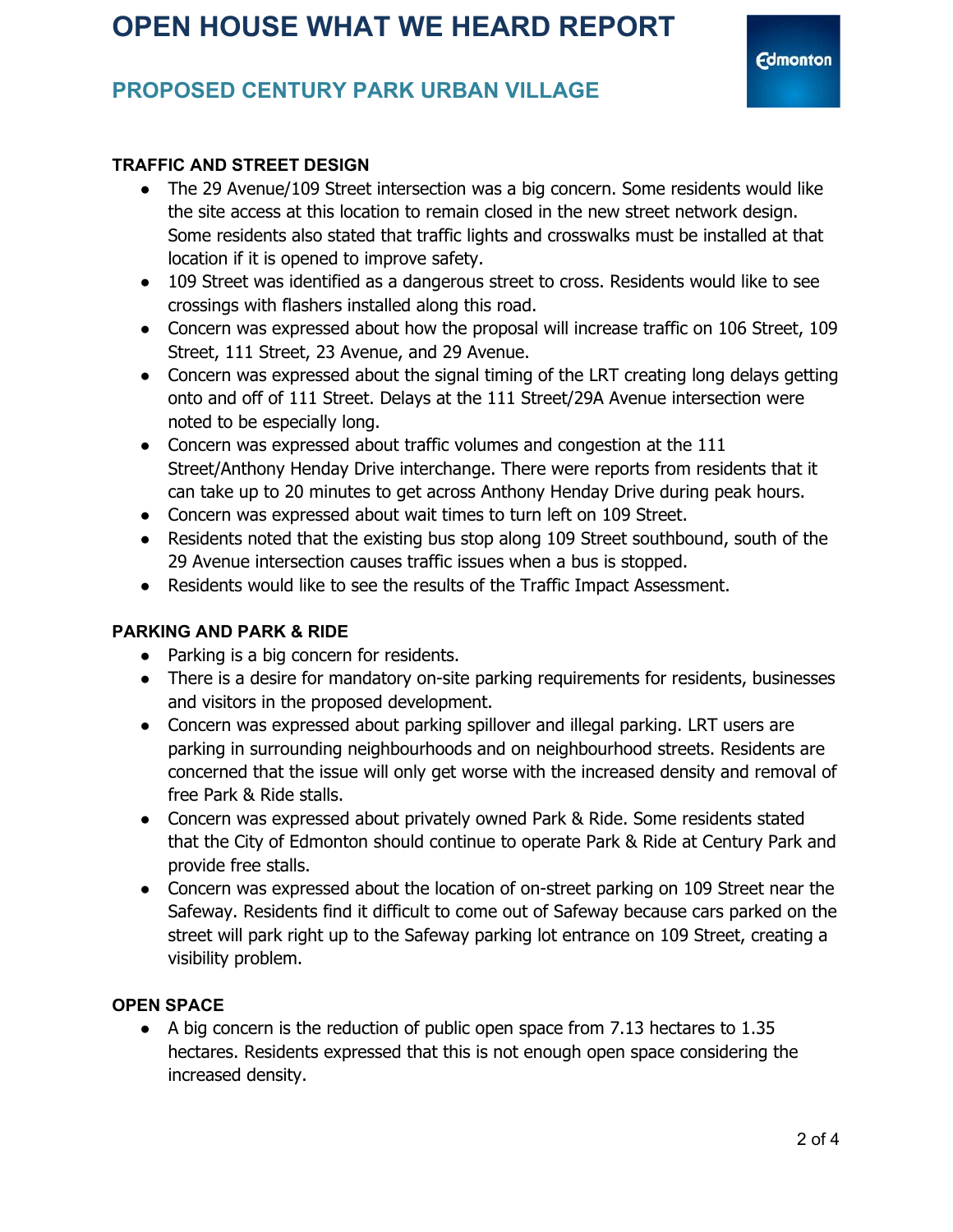**Edmonton** 

# **PROPOSED CENTURY PARK URBAN VILLAGE**

- Concern was expressed that the increased density and lack of on-site open space will negatively impact surrounding parks.
- Concern was expressed about the loss of the central amenity area/pond and clubhouse. Residents like that part of the existing zoning.

## **INFRASTRUCTURE CAPACITY**

- A big concern is the current capacity of sewers. Residents said there are existing sewer problems in the area. They are concerned that the issue will only get worse with the proposed development.
- Residents stated that this rezoning will have a negative impact on parking, traffic, open space, and sewer capacity in neighboring communities. They would like the impacts determined and minimized.
- Residents would like to see the results of the Drainage/Sewer report.

## **DENSITY**

- Residents stated that the density increase to 4,500 units is too high and unrealistic.
- Concern was expressed that the added density will have a negative impact on services like police, fire, ambulance, and schools.
- Residents did not understand the reason for the proposed density increase.

## **GENERAL**

- Residents are concerned about the build-out time for the project. It was expressed that the site is not being built fast enough.
- There is a desire for firm development stages to ensure that the site does not continue to stay empty.
- Building height was a concern. Residents expressed that the proposed maximum height of 75 m is too high.
- There is a desire for social services like libraries, public health, senior support and day cares to be included in the site.
- Residents expressed a desire for the site to include family oriented housing in the proposal.
- Residents of the existing condominiums are upset that promised amenities like a central lake and a private club have been removed from the proposal. With those amenities removed, residents feel shortchanged by the proposal.
- Residents stated that they would like to see the use of colour and attractive, creative architecture in the proposed buildings.
- Concern was expressed about construction impacts on surrounding property and streets including dust, mud, and noise. Residents would like negative construction impacts reduced as much as possible.
- Residents stated that the existing Park & Ride lot creates dust that negatively impacts their ability to enjoy their outdoor spaces.